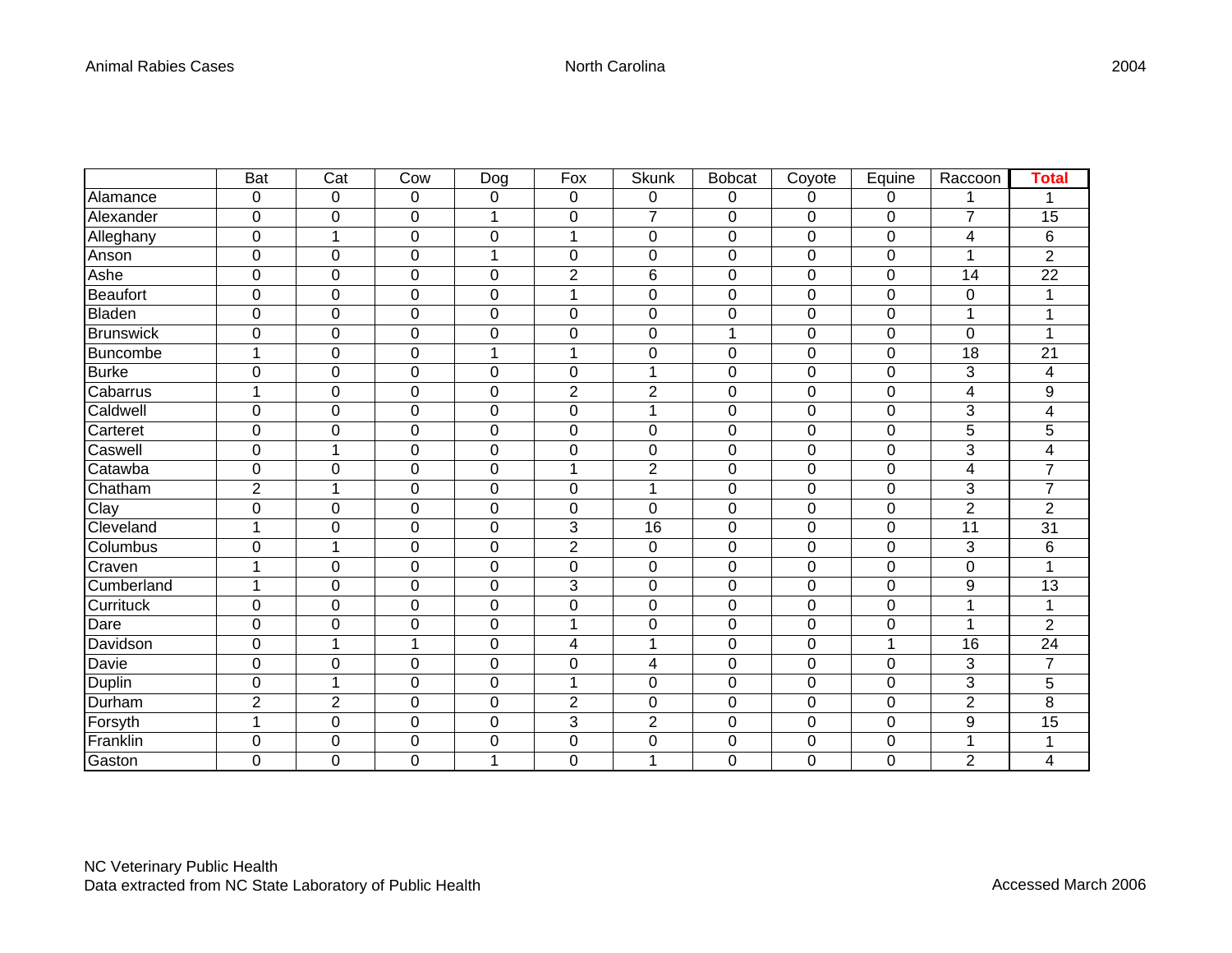|                      | <b>Bat</b>          | $\overline{\text{Cat}}$ | Cow            | <b>Dog</b>     | Fox            | <b>Skunk</b>   | <b>Bobcat</b> | Coyote | Equine      | Raccoon                 | <b>Total</b>     |
|----------------------|---------------------|-------------------------|----------------|----------------|----------------|----------------|---------------|--------|-------------|-------------------------|------------------|
| Granville            | $\mathbf 0$         | 0                       | $\mathbf 0$    | $\pmb{0}$      | $\pmb{0}$      | 0              | 0             | 0      | 0           |                         | 1                |
| Greene               | 0                   | 0                       | $\mathbf 0$    | $\pmb{0}$      | 1              | $\pmb{0}$      | $\pmb{0}$     | 0      | $\pmb{0}$   |                         | $\overline{2}$   |
| Guilford             | $\overline{1}$      | 0                       | $\mathbf 0$    | $\overline{0}$ | 3              | 5              | 0             | 0      | $\mathbf 0$ | $\overline{12}$         | 21               |
| Halifax              | 0                   | 0                       | $\mathbf 0$    | 0              | 0              | $\mathbf 0$    | 0             | 0      | 0           |                         | 1                |
| Harnett              | $\mathbf 0$         | 0                       | $\mathbf 0$    | 0              | 0              | $\pmb{0}$      | $\mathbf 0$   | 0      | $\pmb{0}$   | $\overline{\mathbf{4}}$ | 4                |
| Haywood              | $\mathbf 0$         | 1                       | $\mathbf 0$    | $\pmb{0}$      | 0              | $\pmb{0}$      | 0             | 0      | 0           | 6                       | $\overline{7}$   |
| Henderson            | $\overline{1}$      | 0                       | $\mathbf 0$    | $\pmb{0}$      | 1              | $\pmb{0}$      | 0             | 0      | $\mathbf 0$ | 3                       | 5                |
| Hyde                 | $\overline{0}$      | $\mathbf 0$             | $\mathbf 0$    | $\mathbf 0$    | 0              | $\mathbf 0$    | 0             | 0      | 0           | 1                       | 1                |
| $Iredel\overline{I}$ | 0                   | $\overline{2}$          | $\overline{2}$ | 0              | $\overline{c}$ | 10             | 0             | 0      | $\mathbf 0$ | 6                       | 22               |
| Lee                  | 0                   | 1                       | $\mathbf 0$    | 0              | 1              | $\mathbf 0$    | 0             | 0      | 0           | $\overline{2}$          | 4                |
| Lenoir               | $\mathsf{O}\xspace$ | 0                       | $\mathbf 0$    | $\mathbf{1}$   | 1              | $\pmb{0}$      | 0             | 0      | $\mathbf 0$ | $\overline{7}$          | $\boldsymbol{9}$ |
| Lincoln              | 0                   | 0                       | $\mathbf 0$    | 0              | 0              | $\mathbf{1}$   | 0             | 0      | $\mathbf 0$ | 1                       | $\overline{2}$   |
| Madison              | 0                   | 0                       | $\mathbf 0$    | 0              | $\mathbf{1}$   | $\mathbf{1}$   | 0             | 1      | 0           | 8                       | 11               |
| <b>McDowell</b>      | 0                   | 0                       | $\mathbf 0$    | 0              | 0              | $\pmb{0}$      | 0             | 0      | $\mathbf 0$ | 1                       | 1                |
| Mecklenburg          | 1                   | $\overline{2}$          | $\mathbf 0$    | 0              | 6              | $\mathbf 0$    | 0             | 0      | 0           | 23                      | 32               |
| Montgomery           | $\overline{c}$      | 0                       | $\pmb{0}$      | $\pmb{0}$      | 1              | $\pmb{0}$      | 0             | 0      | $\pmb{0}$   | $\overline{7}$          | 10               |
| Moore                | 1                   | $\mathbf 0$             | $\mathbf 0$    | $\mathbf 0$    | 1              | $\mathbf 0$    | 0             | 0      | $\pmb{0}$   | $\overline{2}$          | 4                |
| New Hanover          | 0                   | 0                       | $\mathbf 0$    | 0              | 1              | $\mathbf 0$    | 0             | 0      | 0           | $\overline{10}$         | 11               |
| Orange               | $\overline{2}$      | 0                       | $\mathbf 0$    | $\mathbf 0$    | $\overline{2}$ | $\overline{2}$ | 0             | 0      | $\mathbf 0$ | 4                       | 10               |
| Pender               | $\overline{1}$      | 0                       | $\mathbf 0$    | 0              | 0              | $\pmb{0}$      | 0             | 0      | 0           | 8                       | $\mathsf g$      |
| Pitt                 | $\pmb{0}$           | 0                       | $\mathbf 0$    | $\pmb{0}$      | 0              | $\pmb{0}$      | 0             | 0      | $\mathbf 0$ | $\overline{2}$          | $\overline{c}$   |
| Polk                 | 0                   | 0                       | $\mathbf 0$    | 0              | 1              | 1              | 0             | 0      | 0           | 1                       | 3                |
| Randolph             | 3                   | 1                       | $\mathbf 0$    | 0              | 1              | $\mathbf 0$    | $\mathbf 0$   | 0      | 0           | 6                       | 11               |
| Robeson              | 0                   | 1                       | $\mathbf 0$    | 0              | 0              | $\mathbf 0$    | 0             | 0      | $\mathbf 0$ | 0                       | $\mathbf{1}$     |
| Rockingham           | $\overline{1}$      | 0                       | $\mathbf 0$    | 0              | 0              | 1              | 0             | 0      | 0           | $\overline{2}$          | 4                |
| Rowan                | $\mathbf 0$         | 1                       | $\mathbf 0$    | $\mathbf{1}$   | 1              | $6\phantom{1}$ | $\mathbf 0$   | 0      | $\mathbf 0$ | 14                      | 23               |
| Rutherford           | 0                   | 0                       | $\mathbf 0$    | 0              | 0              | $\mathbf 0$    | 0             | 0      | 0           | 1                       | 1                |
| Sampson              | 0                   | 0                       | $\mathbf 0$    | 0              | $\overline{2}$ | $\pmb{0}$      | 0             | 0      | $\pmb{0}$   | 1                       | 3                |
| Stanly               | 0                   | 1                       | $\mathbf 0$    | 0              | 1              | 1              | 0             | 0      | $\mathbf 0$ | 10                      | 13               |
| <b>Stokes</b>        | 0                   | 1                       | $\overline{0}$ | 0              | 1              | 0              | 0             | 0      | 0           | 9                       | 11               |

2004